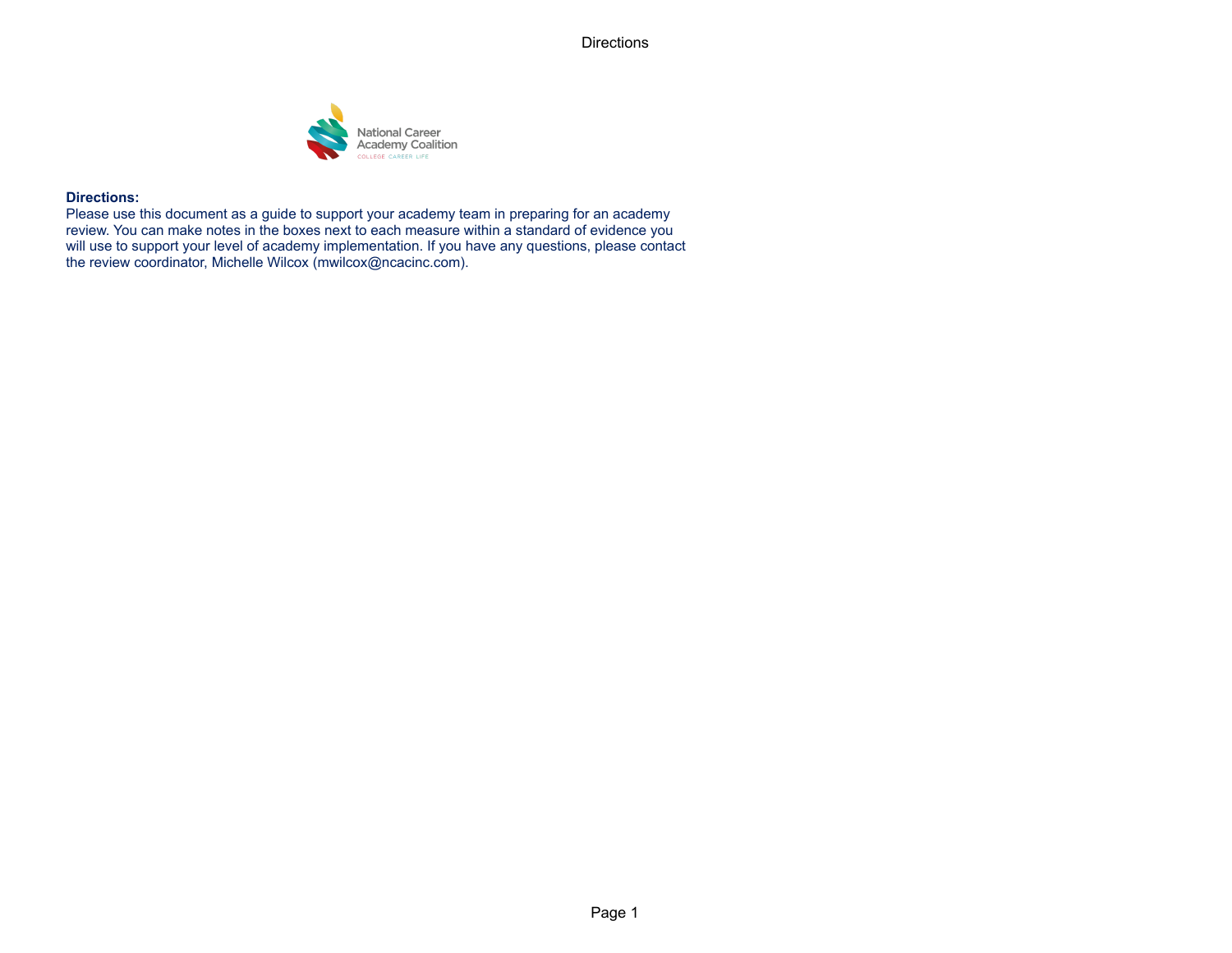NSOP 1

| NSOP 1. Defined Mission and Goals.                                                                                                                                           |                                                                                                                                      |                                                                                                                                          |  |
|------------------------------------------------------------------------------------------------------------------------------------------------------------------------------|--------------------------------------------------------------------------------------------------------------------------------------|------------------------------------------------------------------------------------------------------------------------------------------|--|
| The career academy has a written mission, with goals and benchmarks. These are developed by and shared with administrators,                                                  |                                                                                                                                      |                                                                                                                                          |  |
| teachers, students, parents, advisory board members and others involved in the academy. The mission states or implies at least the                                           | <b>Possible Evidence to Keep in</b><br><b>Shared Folders</b>                                                                         |                                                                                                                                          |  |
| following elements: connects high school, postsecondary education and career; raises and maintains student aspirations; increases                                            |                                                                                                                                      |                                                                                                                                          |  |
| student achievement; and shows a commitment to equity.                                                                                                                       |                                                                                                                                      |                                                                                                                                          |  |
| a. Middle school, college and career connections.                                                                                                                            |                                                                                                                                      |                                                                                                                                          |  |
| A career academy's aim is to prepare all students for success as they continue their secondary education. Academies enable students                                          |                                                                                                                                      |                                                                                                                                          |  |
| to complete high school entrance requirements while exposing them to a vertical segment of high school and postsecondary options<br>and occupations within a career pathway. |                                                                                                                                      |                                                                                                                                          |  |
| There is no evidence of high school,<br>postsecondary and career connections in the                                                                                          | A focus on high school, postsecondary<br>education and career connections is implied in                                              | The mission and goals clearly emphasize the<br>strong commitment of the academy to focus on                                              |  |
| mission and goal statements and/nor are there                                                                                                                                | the mission and goals. Appropriate, time-                                                                                            | high school preparation and the connection to                                                                                            |  |
| appropriate, time-bound, specific, measurable                                                                                                                                | bound, specific, measurable objectives                                                                                               | postsecondary education and careers.                                                                                                     |  |
| objectives representing this component.                                                                                                                                      | representing this component are not identified                                                                                       | Appropriate, time-bound, specific, measurable                                                                                            |  |
|                                                                                                                                                                              | or are inadequate.                                                                                                                   | objectives representing these components are<br>identified.                                                                              |  |
| b. Student aspirations.<br>The academy seeks to raise, maintain, and increase the level of students' motivation while in middle school by providing a focus in a             | program of studies that reflects their own talents, aspirations, and interests. Continued personal awareness and exploration, along  |                                                                                                                                          |  |
| with curriculum, experiential components, and extra-curricular choices also help to provide guidance. It is understood the career                                            |                                                                                                                                      |                                                                                                                                          |  |
|                                                                                                                                                                              |                                                                                                                                      | academy gives students a opportunity to explore career interests at an early grade. It does not lock students into any career or college |  |
| theme, but aims to provide the confidence to explore and determine future direction.                                                                                         |                                                                                                                                      |                                                                                                                                          |  |
| There is no mention of raising or maintaining                                                                                                                                | A focus on raising or maintaining student                                                                                            | The mission and goals clearly emphasize the                                                                                              |  |
| student aspirations or commitment in the                                                                                                                                     | aspirations and commitment is implied in the                                                                                         | strong dedication of the academy to raise and                                                                                            |  |
| mission and goals statements and/nor are                                                                                                                                     | mission and goals. Appropriate, time-bound,                                                                                          | maintain student aspirations and commitment.                                                                                             |  |
| there appropriate, time-bound, specific,                                                                                                                                     | specific, measurable objectives representing                                                                                         | Appropriate, time-bound, specific, measurable                                                                                            |  |
| measurable objectives representing this                                                                                                                                      | this component are not identified or are                                                                                             | objectives representing this component are                                                                                               |  |
| component.                                                                                                                                                                   | inadequate.                                                                                                                          | identified.                                                                                                                              |  |
| c. Student achievement.                                                                                                                                                      |                                                                                                                                      |                                                                                                                                          |  |
| The academy provides support to all of its students to maintain and increase their achievement in middle school. This support comes                                          |                                                                                                                                      |                                                                                                                                          |  |
| through positive relationships with teachers and fellow students, rigorous and relevant curriculum, and experiences with high school,                                        |                                                                                                                                      |                                                                                                                                          |  |
| career and postsecondary education options outside the middle school. There is a strong focus on personalization within a                                                    |                                                                                                                                      |                                                                                                                                          |  |
| collaborative environment.                                                                                                                                                   |                                                                                                                                      |                                                                                                                                          |  |
| There is no evidence of increasing student                                                                                                                                   | A focus on increasing student achievement is                                                                                         | The mission and goals clearly emphasize the                                                                                              |  |
| achievement in the mission and goal                                                                                                                                          | implied in the mission and goals, but not                                                                                            | strong dedication of the academy to strive to                                                                                            |  |
| statements and/nor are there appropriate, time- necessarily explicit. Appropriate, time-bound,                                                                               |                                                                                                                                      | increase student achievement. Appropriate,                                                                                               |  |
| bound, specific, measurable objectives                                                                                                                                       | specific, measurable objectives representing                                                                                         | time-bound, specific, measurable objectives                                                                                              |  |
| representing this component.                                                                                                                                                 | this component are not identified or are                                                                                             | representing this component are identified.                                                                                              |  |
|                                                                                                                                                                              | inadequate.                                                                                                                          |                                                                                                                                          |  |
| d. Commitment to equity.                                                                                                                                                     |                                                                                                                                      |                                                                                                                                          |  |
|                                                                                                                                                                              | Each school ensures the career academy reflects the diversity and strengths of its school, community, and district, and the grouping |                                                                                                                                          |  |
| of its students is heterogeneous, flexible, and equitable. The academy is equitably accessible to and serves any interested student,                                         |                                                                                                                                      |                                                                                                                                          |  |
| regardless of race, ethnicity, gender, sexual orientation, socioeconomic status, special needs, or prior academic level.                                                     |                                                                                                                                      |                                                                                                                                          |  |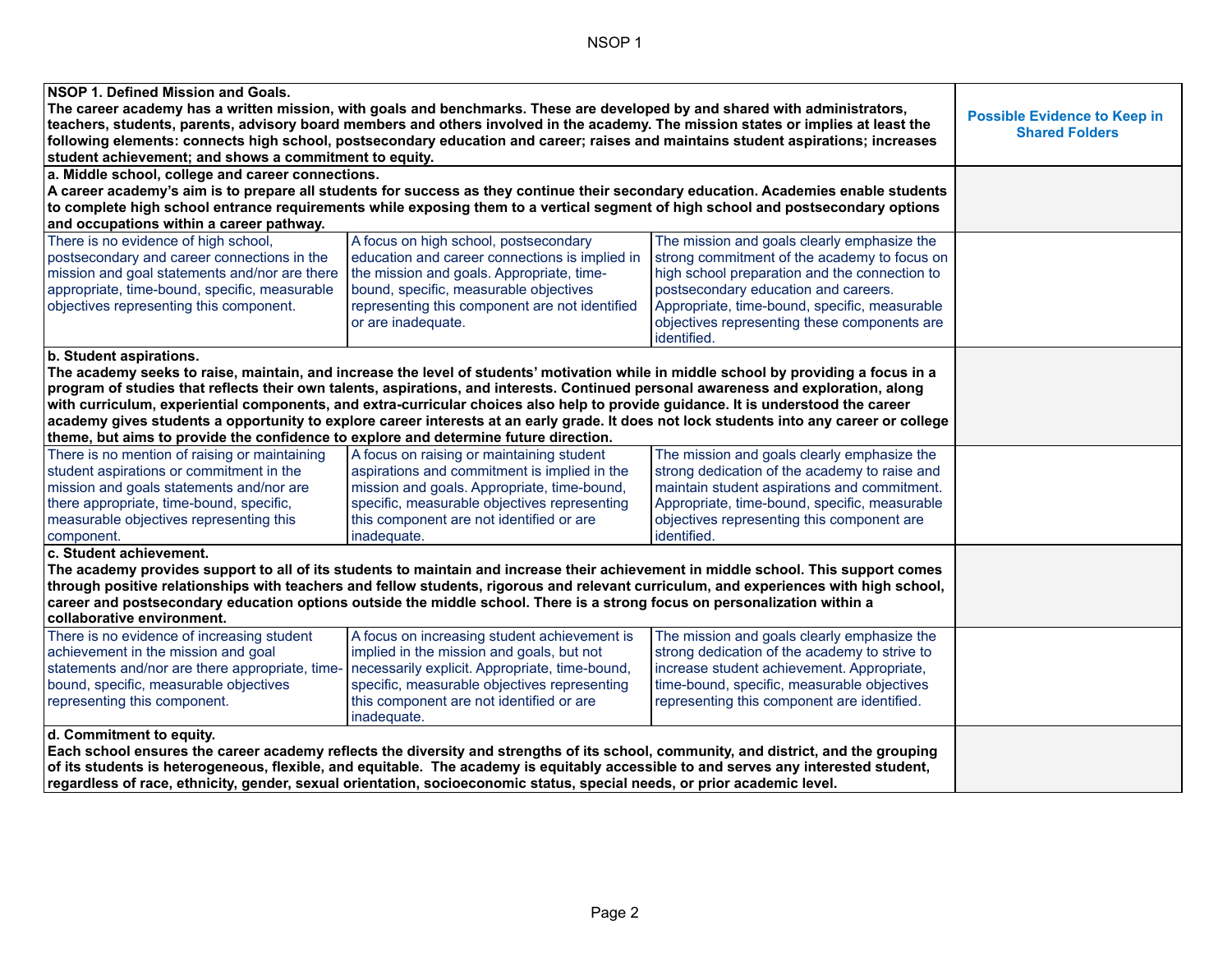| There is no evidence of a commitment to<br>equity in the mission and goals statements<br>and/or there are not appropriate, time-bound,<br>specific, measurable objectives representing<br>this component. | A focus on ensuring the academy demographic<br>mix represents the school population is implied<br>in the mission and goals, but not necessarily<br>explicit. Appropriate, time-bound, specific,<br>measurable objectives representing this<br>component are not identified or are<br>inadequate. | The mission and goals clearly emphasize the<br>commitment to ensure the academy<br>demographic mix represents the school<br>population. Appropriate, time-bound, specific,<br>measurable objectives representing this<br>component are identified. |  |
|-----------------------------------------------------------------------------------------------------------------------------------------------------------------------------------------------------------|--------------------------------------------------------------------------------------------------------------------------------------------------------------------------------------------------------------------------------------------------------------------------------------------------|----------------------------------------------------------------------------------------------------------------------------------------------------------------------------------------------------------------------------------------------------|--|
| e. Stakeholder involvement.                                                                                                                                                                               |                                                                                                                                                                                                                                                                                                  |                                                                                                                                                                                                                                                    |  |
|                                                                                                                                                                                                           | Stakeholders involved in the career academy have developed and/or reviewed the mission and goals. Additionally, there are clear                                                                                                                                                                  |                                                                                                                                                                                                                                                    |  |
| benchmarks for assessing how the academy goals are met.                                                                                                                                                   |                                                                                                                                                                                                                                                                                                  |                                                                                                                                                                                                                                                    |  |
| There is no evidence to demonstrate that the                                                                                                                                                              | There is evidence of limited collaboration in                                                                                                                                                                                                                                                    | Evidence demonstrates the mission, goals, and                                                                                                                                                                                                      |  |
| mission, goals, and associated benchmarks                                                                                                                                                                 | seeking input from representatives of relevant                                                                                                                                                                                                                                                   | associated benchmarks were created                                                                                                                                                                                                                 |  |
| were created collaboratively, or included input                                                                                                                                                           | stakeholder groups in the development of the                                                                                                                                                                                                                                                     | (reviewed) collaboratively and included input                                                                                                                                                                                                      |  |
| from representatives from a range of relevant                                                                                                                                                             | mission, goals, and benchmarks; AND/OR                                                                                                                                                                                                                                                           | from representatives from a range of relevant                                                                                                                                                                                                      |  |
| stakeholder groups. There is also no evidence                                                                                                                                                             | there seems to be limited efforts to make the                                                                                                                                                                                                                                                    | stakeholder groups. Evidence also                                                                                                                                                                                                                  |  |
| that the mission and goals were communicated   mission, goals, and benchmarks available to                                                                                                                |                                                                                                                                                                                                                                                                                                  | demonstrates that the mission and goals were                                                                                                                                                                                                       |  |
| to all relevant stakeholder groups. (Relevant                                                                                                                                                             | the stakeholder groups relevant to the                                                                                                                                                                                                                                                           | communicated to all relevant stakeholder                                                                                                                                                                                                           |  |
| stakeholder groups include, at a minimum,                                                                                                                                                                 | academy. (Relevant stakeholder groups                                                                                                                                                                                                                                                            | groups, not only the representatives who                                                                                                                                                                                                           |  |
| academy students, parents, faculty and staff,                                                                                                                                                             | include, at a minimum, academy students,                                                                                                                                                                                                                                                         | assisted with development. (Relevant                                                                                                                                                                                                               |  |
| partners, and advisory board members.)                                                                                                                                                                    | parents, faculty and staff, partners, and                                                                                                                                                                                                                                                        | stakeholder groups include, at a minimum,                                                                                                                                                                                                          |  |
|                                                                                                                                                                                                           | advisory board members.)                                                                                                                                                                                                                                                                         | academy students, parents, faculty and staff,                                                                                                                                                                                                      |  |
|                                                                                                                                                                                                           |                                                                                                                                                                                                                                                                                                  | partners, and advisory board members.)                                                                                                                                                                                                             |  |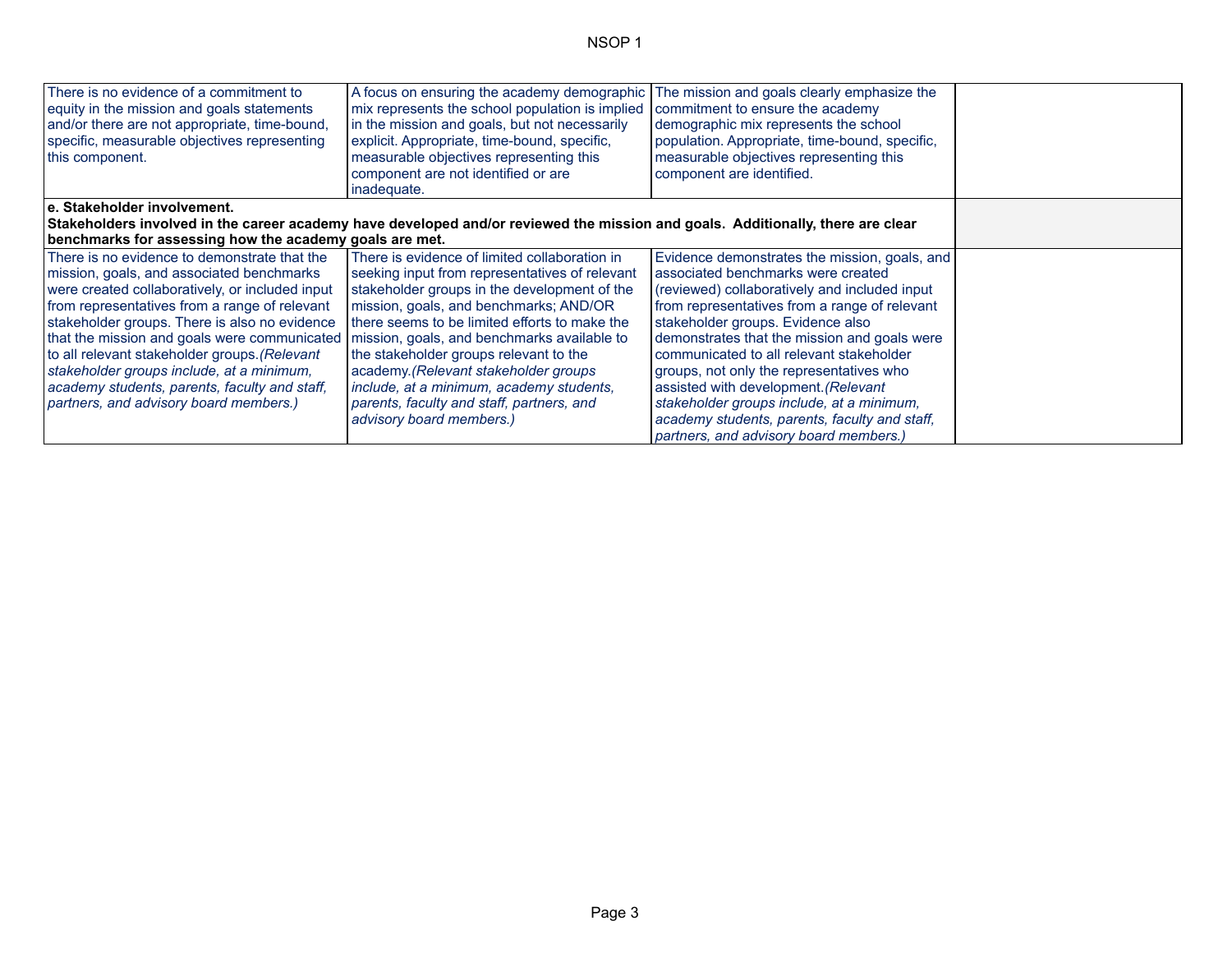| NSOP 2. Academy Design.<br>An academy has a well-defined structure within the middle school, reflecting its status as a small learning community.                                                                                                                                                                       | <b>Possible Evidence to Keep in</b><br><b>Shared Folders</b>                                                                                                                                                                                                                                                                                         |                                                                                                                                                                                                                                                                                                                                                                                                             |  |
|-------------------------------------------------------------------------------------------------------------------------------------------------------------------------------------------------------------------------------------------------------------------------------------------------------------------------|------------------------------------------------------------------------------------------------------------------------------------------------------------------------------------------------------------------------------------------------------------------------------------------------------------------------------------------------------|-------------------------------------------------------------------------------------------------------------------------------------------------------------------------------------------------------------------------------------------------------------------------------------------------------------------------------------------------------------------------------------------------------------|--|
| a. Cross-grade articulation.<br>The academy incorporates one or more years' experience, with articulation in its teacher team, curriculum, and instruction across<br>subject areas. It is anticipated there are experiences exploring the various career clusters in alignment with available high school<br>academies. |                                                                                                                                                                                                                                                                                                                                                      |                                                                                                                                                                                                                                                                                                                                                                                                             |  |
| The academy incorporates one or more grade<br>levels. There are limited opportunities for<br>articulation across subject areas in the teacher<br>team through their curriculum and instruction.                                                                                                                         | The academy incorporates one or more grade<br>levels. There are opportunities for articulation<br>across subject areas in the teacher team<br>through their curriculum and instruction, but the<br>degree to which continuity is realized is neither<br>clear nor monitored.                                                                         | The academy incorporates one or more grade<br>levels. There is clear continuity within the<br>teacher team through their curriculum and<br>instruction. Common planning time agendas<br>reveal that time is given to subject integration.                                                                                                                                                                   |  |
| b. Cohort scheduling.                                                                                                                                                                                                                                                                                                   | Academy classes consist of academy students who take a series of classes together each year. The academy students take at least<br>two courses as a cohort and at least 80% of the enrollment in these courses is academy students.                                                                                                                  |                                                                                                                                                                                                                                                                                                                                                                                                             |  |
| Scheduling of academy students seems<br>arbitrary. There is not a clear plan for students<br>to spend the majority of their time together.                                                                                                                                                                              | Scheduling of academy students is more<br>intentional. However, less than 50% of a<br>student's schedule is shared with other<br>academy students. Academy classes do not<br>necessarily include a minimum of two<br>academic core subjects and career exploration<br>experiences.                                                                   | Scheduling of academy students is intentional.<br>More than 50% of a student's schedule is<br>shared with other academy students.<br>Academy classes include a minimum of two<br>academic core subjects and career exploration<br>experiences.                                                                                                                                                              |  |
| c. Physical space.<br>required for project-based learning.                                                                                                                                                                                                                                                              | Where possible, academy classrooms are near each other in the middle school building. Rooms allow for flexible configurations                                                                                                                                                                                                                        |                                                                                                                                                                                                                                                                                                                                                                                                             |  |
| The physical space of the academy is not clear<br>on the map of the school. There is not a<br>specific physical designation of the academy in<br>the school.                                                                                                                                                            | The physical space of the academy is<br>somewhat apparent on a map of the school,<br>with approximately half of the academy<br>classrooms located in a single contiguous<br>space. It is unclear why certain academy<br>classrooms are not located within the<br>designated academy area; the impact of the<br>location of the academies is unclear. | The physical space of the academy is clearly<br>apparent on a map of the school, with almost<br>all academy classrooms located in a single<br>contiguous space. Communication among the<br>academy team is facilitated by the physical<br>layout of the academy. The rationale for<br>academy classrooms located outside of the<br>designated academy area is clear and does<br>not prohibit collaboration. |  |
| d. Small size, supportive atmosphere.<br>The academy maintains personalization through limited size, academy staff teamwork, and a supportive atmosphere.                                                                                                                                                               |                                                                                                                                                                                                                                                                                                                                                      |                                                                                                                                                                                                                                                                                                                                                                                                             |  |
| There is no obvious intention to the size of the<br>academy. There is no formalized process or<br>structure to offer individual support for<br>academy students. Neither academy students<br>or staff seem to identify themselves with the<br>academy or the academy team.                                              | The academy is composed of a team of faculty<br>that work mostly with academy students. The<br>academy team utilizes its small size to provide<br>individual supports to academy students and<br>maintain an atmosphere where students feel<br>supported but the sense of belonging within the<br>academy is not obvious.                            | The academy is composed of a team of faculty<br>that work exclusively with academy students.<br>It is obvious that academy students and team<br>members feel a sense of belonging within the<br>academy and identify themselves specifically<br>with the academy.                                                                                                                                           |  |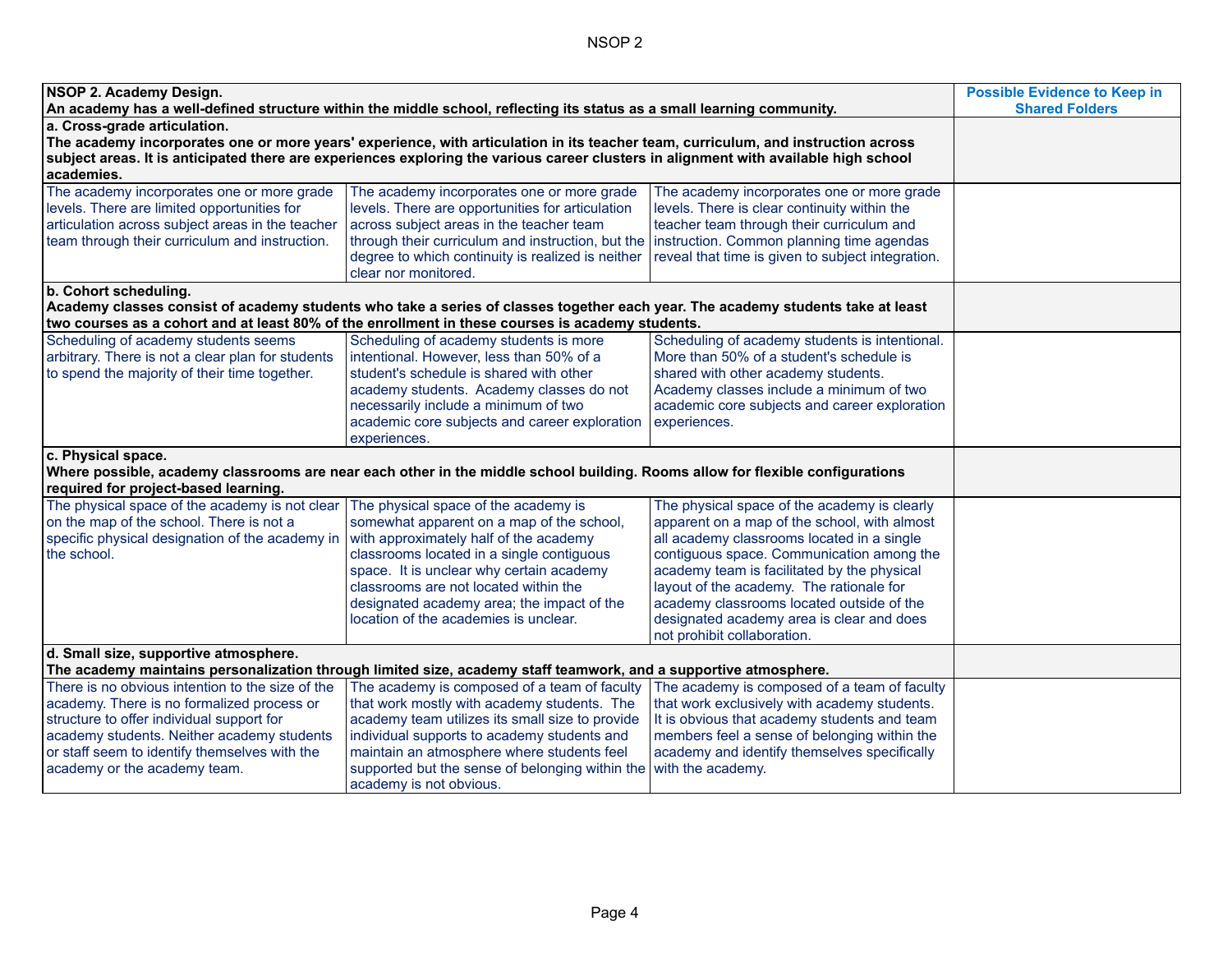| NSOP 3. Host Community and Middle School.                                                                                            |                                                                                                                                    |                                                 | <b>Possible Evidence to Keep in</b> |
|--------------------------------------------------------------------------------------------------------------------------------------|------------------------------------------------------------------------------------------------------------------------------------|-------------------------------------------------|-------------------------------------|
| Career academies exist in a variety of district and middle school structures which are important determinants of an academy's        | <b>Shared Folders</b>                                                                                                              |                                                 |                                     |
| success.                                                                                                                             |                                                                                                                                    |                                                 |                                     |
| a. Support from the Board of Education and Superintendent.                                                                           |                                                                                                                                    |                                                 |                                     |
|                                                                                                                                      | Academies are an integral part of the middle school improvement strategy for the district and school choice options. The district  |                                                 |                                     |
|                                                                                                                                      | Board of Education is aware of the academy and its mission and goals, and is on public record in support. Likewise, the            |                                                 |                                     |
|                                                                                                                                      | Superintendent publicly endorses the academy and offers active support. Both serve as academy liaisons to the broader community    |                                                 |                                     |
| and encourage coordination of similar academies across the district.                                                                 |                                                                                                                                    |                                                 |                                     |
| The Board of Education or Superintendent is                                                                                          | Members of the Board of Education or the                                                                                           | The academy can rely on at least one specific   |                                     |
| aware of academies in the middle schools and                                                                                         | Superintendent have participated in academy-                                                                                       | member of the Board of Education or the         |                                     |
| is on public record in support of the initiative.                                                                                    | specific activities, e.g., open houses, Advisory                                                                                   | Superintendent to serve as an academy           |                                     |
| However, there is no indication that academies                                                                                       | Board meetings, or academy partner                                                                                                 | supporter. The academy can call on them to      |                                     |
| are an integral part of improvement strategies                                                                                       | recruitment. At least one member or the                                                                                            | participate in specific events, garner support  |                                     |
| for the district. Evidence of active support is                                                                                      | Superintendent is aware of the academy's                                                                                           | for this specific academy, and/or represent the |                                     |
| lacking. Evidence of coordination of similar                                                                                         | functioning, partners, activities, mission, and                                                                                    | academy in other community and/or district      |                                     |
| academies across the district is not present.                                                                                        | goals.                                                                                                                             | meetings. Implementation of academies as an     |                                     |
|                                                                                                                                      |                                                                                                                                    | intentional improvement strategy, with the      |                                     |
|                                                                                                                                      |                                                                                                                                    | potential for growth across the district, is    |                                     |
|                                                                                                                                      |                                                                                                                                    | apparent.                                       |                                     |
| b. Support from the principal and middle school administration.                                                                      |                                                                                                                                    |                                                 |                                     |
|                                                                                                                                      | Academies are an integral part of the school improvement strategy. The middle school principal and other administrators are        |                                                 |                                     |
|                                                                                                                                      | knowledgeable about the academy, advocate for it publicly, and are actively involved in its funding, staffing, and support. They   |                                                 |                                     |
| contribute to a positive academy profile within the middle school.                                                                   |                                                                                                                                    |                                                 |                                     |
| The Principal and administration are                                                                                                 | The Principal and administration are                                                                                               | There is documentation that the Principal fully |                                     |
| knowledgeable about the academy but do not                                                                                           | knowledgeable about the academy, seem to                                                                                           | supports the academy through advocacy,          |                                     |
| seem to embrace the academy or academy                                                                                               | support the academy, and embrace the                                                                                               | staffing, and other support, with a commitment  |                                     |
| model as a defining characteristic of the middle academy and academy model as a defining                                             |                                                                                                                                    | to the academy model as a defining              |                                     |
| school. There is not academy-specific                                                                                                | characteristic of the middle school. There is an                                                                                   | characteristic of the middle school. There is   |                                     |
| leadership.                                                                                                                          | academy-specific administrator who is                                                                                              | academy-specific leadership that is             |                                     |
|                                                                                                                                      | knowledgeable about the academy activities,                                                                                        | instrumental to the overall and daily planning, |                                     |
|                                                                                                                                      | functioning, partners, mission, and goals.                                                                                         | functioning, and monitoring of the academy.     |                                     |
| c. Adequate funding, facilities, equipment, and materials.                                                                           |                                                                                                                                    |                                                 |                                     |
|                                                                                                                                      | District and middle school administrative support results in appropriate academy scheduling, adequate academy funding, facilities, |                                                 |                                     |
| equipment, and learning materials. Support also advances opportunities for career and technical exploration. These reflect a serious |                                                                                                                                    |                                                 |                                     |
| commitment from the community, district, and middle school to the success of the academy.                                            |                                                                                                                                    |                                                 |                                     |
| The academy identifies substantial resource                                                                                          | The academy has some unmet needs,                                                                                                  | Adequate funding, facilities, equipment, and    |                                     |
| needs (funding, facilities, equipment, or                                                                                            | resulting in barriers to supportive programming                                                                                    | materials have resulted in supportive           |                                     |
| materials) that cannot be addressed with                                                                                             | efforts, but seems to have identified realistic                                                                                    | scheduling and operations of the academy.       |                                     |
| existing plans or actions. These result in                                                                                           | ways to address some substantial portion of                                                                                        | The district has provided the needed support    |                                     |
| barriers to the general overall functioning of a                                                                                     | those unmet needs, with high likelihood of                                                                                         | for the academy.                                |                                     |
| career academy.                                                                                                                      | success. Support needs to continue to expand                                                                                       |                                                 |                                     |
|                                                                                                                                      | so the academy can reach its full potential.                                                                                       |                                                 |                                     |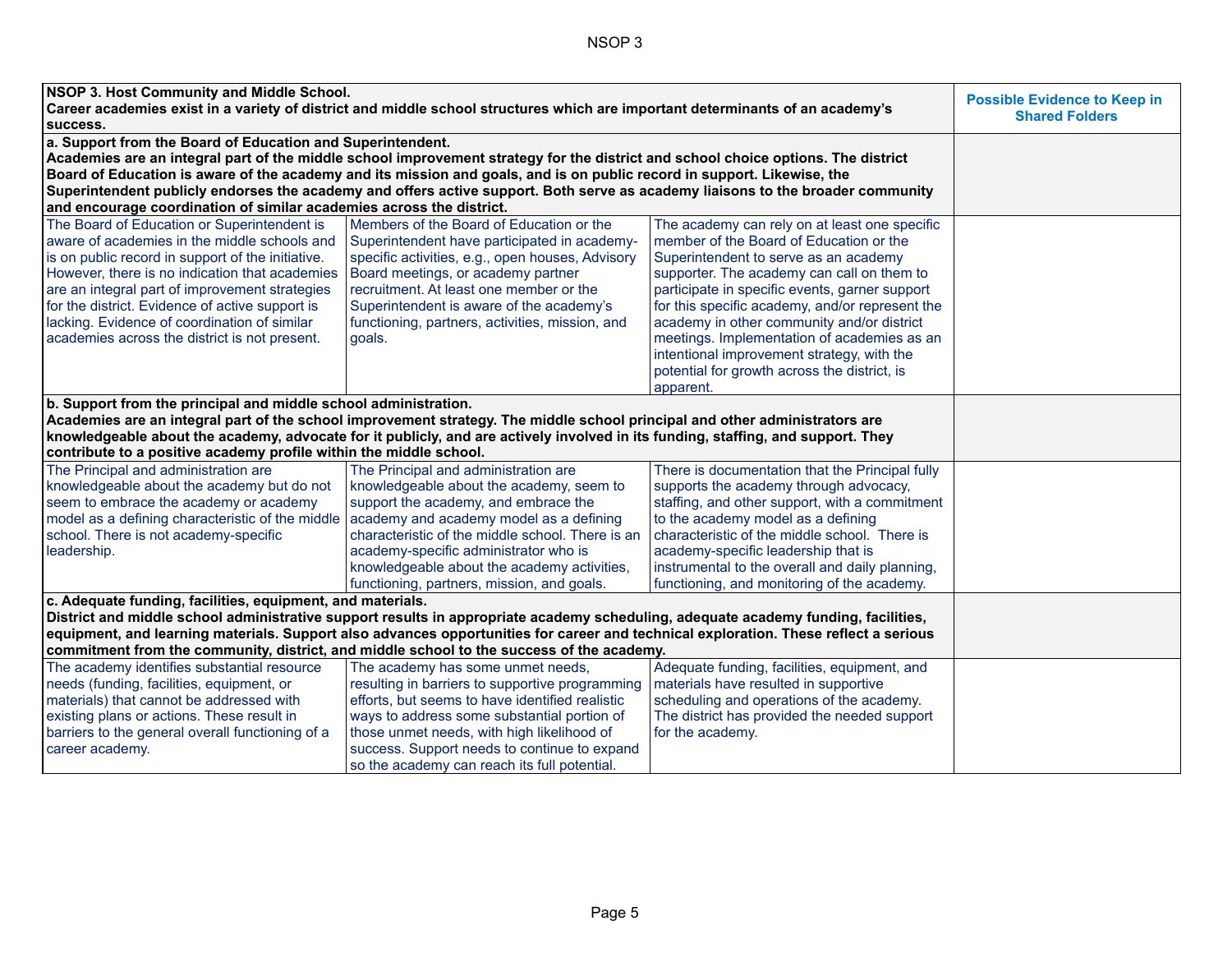| NSOP 4. Faculty and Staff.<br>Appropriate staff selection, leadership, credentialing, and cooperation are critical to an academy's success.                                                                                                                                                                                                                                                                                                                                                                                                                                                                                                                                              | <b>Possible Evidence to Keep in</b><br><b>Shared Folders</b>                                                                                                                                                                                                                                                                                                                                                                                                                                                                                                                                    |                                                                                                                                                                                                                                                                                                                                                                                                                                                                                                                                                                                                                                    |  |
|------------------------------------------------------------------------------------------------------------------------------------------------------------------------------------------------------------------------------------------------------------------------------------------------------------------------------------------------------------------------------------------------------------------------------------------------------------------------------------------------------------------------------------------------------------------------------------------------------------------------------------------------------------------------------------------|-------------------------------------------------------------------------------------------------------------------------------------------------------------------------------------------------------------------------------------------------------------------------------------------------------------------------------------------------------------------------------------------------------------------------------------------------------------------------------------------------------------------------------------------------------------------------------------------------|------------------------------------------------------------------------------------------------------------------------------------------------------------------------------------------------------------------------------------------------------------------------------------------------------------------------------------------------------------------------------------------------------------------------------------------------------------------------------------------------------------------------------------------------------------------------------------------------------------------------------------|--|
| a. Teacher Leader(s)/Coordinators.<br>One or more teachers and a dedicated school administrator take the lead, serving as the Academy Coordinators. They attend advisory<br>board meetings, interact with school administrators and board members, manage the budget, help to coordinate teacher professional<br>development, and coordinate employer, higher education, and parental involvement. Release time and/or a stipend may be provided<br>for this role.                                                                                                                                                                                                                       |                                                                                                                                                                                                                                                                                                                                                                                                                                                                                                                                                                                                 |                                                                                                                                                                                                                                                                                                                                                                                                                                                                                                                                                                                                                                    |  |
| It is unclear whether there is an academy team<br>leader/coordinator for the academy. Policies<br>related to release time and/or stipend for the<br>roles are unclear. The leader/coordinator<br>participates in only a few of the activities listed<br>attends advisory board meetings, interacts with<br>administrators, manages the academy budget,<br>helps coordinate team professional<br>development, and helps coordinate<br>involvement of the high school, parent, and<br>students.                                                                                                                                                                                            | There is at least one teacher who serves as<br>the academy leader. This role is not completely<br>clear. Reimbursement of time or stipend for the<br>role of team leader is not clear. They<br>participate in approximately half of the activities<br>listed: attends advisory board meetings,<br>interacts with administrators and board<br>members, manages the academy budget,<br>helps coordinate team professional<br>development, and helps coordinate<br>involvement of the high school, parent, and<br>students.                                                                        | There is a strong team leader/coordinator for<br>the academy who receives release time and/or<br>stipend for the role. The leader/coordinator<br>participates in all of the activities listed: attends<br>advisory board meetings, interacts with<br>administrators, manages the academy budget,<br>helps coordinate team professional<br>development, and and helps coordinate<br>involvement of the high school, parent, and<br>students.                                                                                                                                                                                        |  |
| b. Academy staff.<br>Academy staff is credentialed in their field, work in the academy, and are committed to its mission and goals. Since a career academy'<br>s success rests on good teaching and good teamwork among a cross disciplinary group of staff, they must be well qualified and<br>willingly involved in this role. They understand and support the philosophy and purpose of the academy, work together as a team, and<br>teach a majority of their classes in the academy. The academy staff design instruction and curriculum around career exploration<br>aligned with available high school opportunities, and cooperatively share the duties of operating an academy. |                                                                                                                                                                                                                                                                                                                                                                                                                                                                                                                                                                                                 |                                                                                                                                                                                                                                                                                                                                                                                                                                                                                                                                                                                                                                    |  |
| While some team members report they willingly Team members report they volunteered and/or<br>became involved in the academy, others were<br>assigned to the academy. Teachers within the<br>academy teach less than half of their classes<br>(or students) within the academy. Only a small<br>portion of team members has relevant<br>credentials for their roles as academic,<br>themed, administrative, or support positions. It<br>is obvious many of the academy team<br>members do not understand or support the<br>philosophy and purpose of the academy.<br>Academy team members do not work<br>collaboratively and do not share duties of<br>operating an academy.              | willingly became involved in the academy.<br>Examination of the master school schedule<br>shows that teachers within the academy teach<br>less than 50% of their classes (or students)<br>within the academy. Most of the team<br>members have relevant credentials in their<br>roles as academic, themed, administrative, or<br>support roles. Some, but not all, of the<br>academy team members understand or<br>support the philosophy and purpose of the<br>academy. Approximately half of the team<br>members work cooperatively as a team and<br>sharing duties of operating the academy. | All team members report they volunteered<br>and/or willingly became involved in the<br>academy. Examination of the master school<br>schedule shows teachers within the academy<br>teach a majority of their classes (or students)<br>within the academy. The credentials for all<br>teachers demonstrate team members have<br>relevant credentials in their roles as academic,<br>themed, administrative, or support roles. It is<br>obvious all of the academy team members<br>understand and support the philosophy and<br>purpose of the academy, work cooperatively as<br>a team and share duties of operating the<br>academy. |  |
| c. Support from the counselors, non-academy teachers, and classified staff.<br>Counselors are members of the academy team, are well versed in the theme of their dedicated academy, and are experts in supporting<br>high school readiness and career exploration. They understand the need for cohort scheduling and ensure academy students are<br>scheduled appropriately. Non-academy staff are also important to its operation. They understand the value of the academy and help in<br>recruiting students for the academy and providing departmental support.                                                                                                                     |                                                                                                                                                                                                                                                                                                                                                                                                                                                                                                                                                                                                 |                                                                                                                                                                                                                                                                                                                                                                                                                                                                                                                                                                                                                                    |  |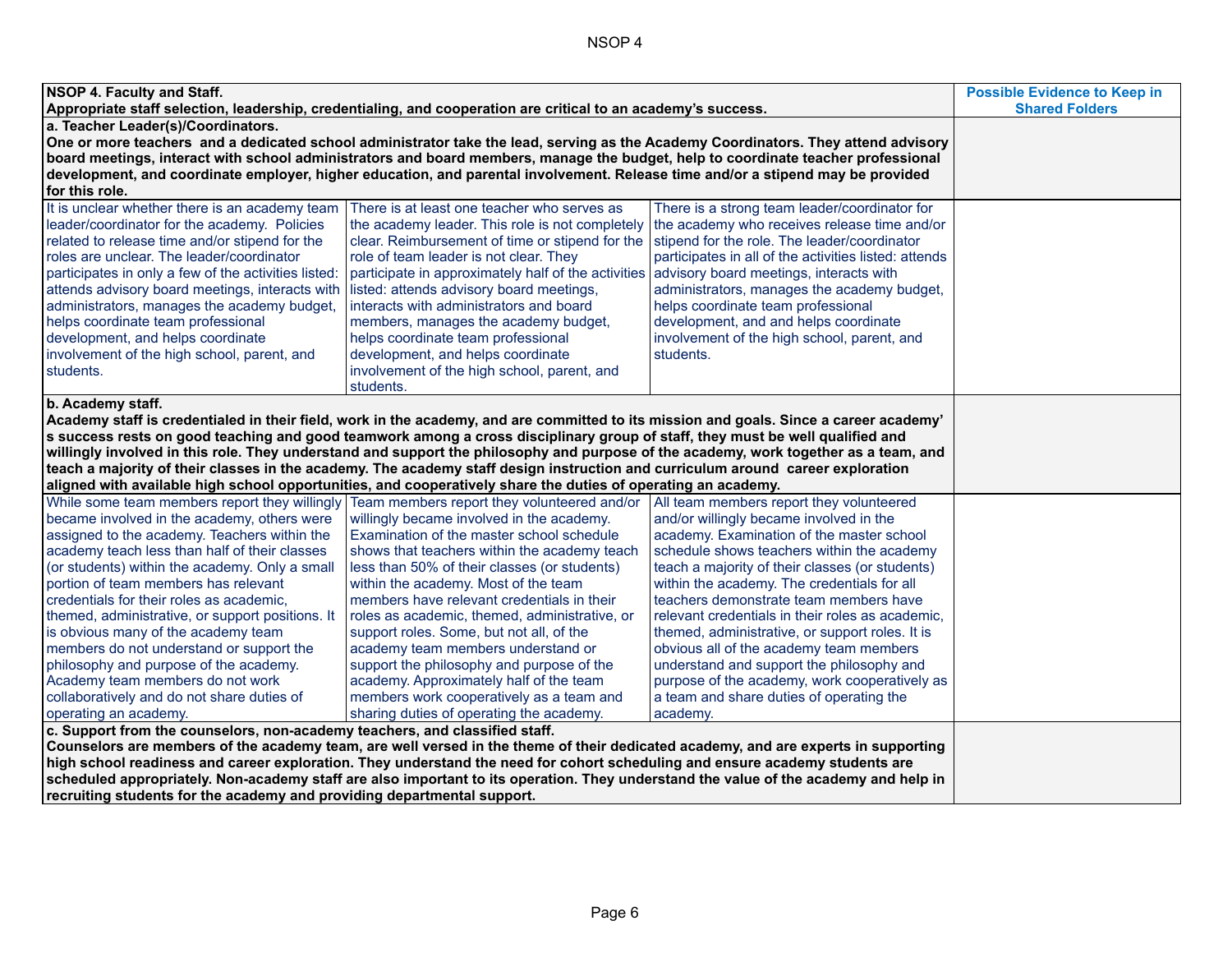| There is not a strong understanding of cohort                                             | Counselors are somewhat supportive of the    | Counselor(s) are intentionally assigned to the |  |
|-------------------------------------------------------------------------------------------|----------------------------------------------|------------------------------------------------|--|
| scheduling, the value of the academy, or the                                              | academy, but there is not strong evidence of | academy as an integral part of the academy     |  |
| critical role of a counselor. The counselors and   their academy support through academy- |                                              | team. There is strong evidence of their        |  |
| I non-academy staff have not received the                                                 | specific counseling or a thorough            | academy support through academy-specific       |  |
| support they need to be familiar with the                                                 | understanding of cohort scheduling. Academy  | counseling and they have a thorough            |  |
| academy. Counselors are not necessarily                                                   | counselor(s) work with academy students, and | understanding of cohort scheduling. Students   |  |
| assigned to students within this academy.                                                 | other students in the school. The counselors | know they have a designated academy            |  |
|                                                                                           | and non-academy staff have received some     | counselor. Academy counselor(s) work with      |  |
|                                                                                           | training and seem to be familiar with the    | academy students, but may also have non-       |  |
|                                                                                           | academy. There is a mixed understanding of   | academy students if needed for counseling      |  |
|                                                                                           | cohort scheduling and the value of the       | numbers. The counselors and non-academy        |  |
|                                                                                           | academy.                                     | staff are knowledgeable about the academy.     |  |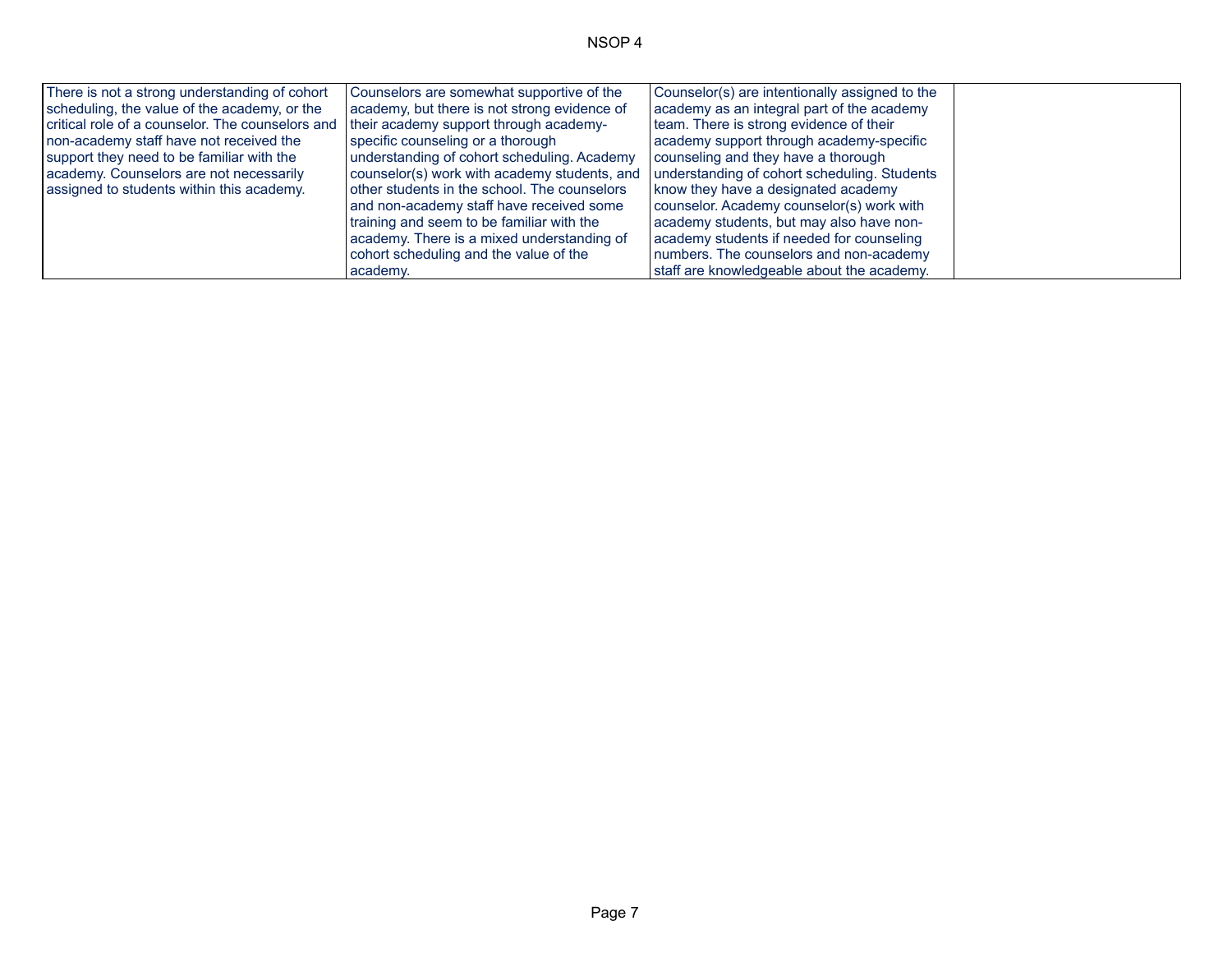| NSOP 5. Professional Development and Continuous Learning.<br>Since an academy places teachers and other adults into roles not normally included in their previous training, providing adequate<br>professional development time, leadership, and support is critical.                                                                                                                                                                                                              | <b>Possible Evidence to Keep in</b><br><b>Shared Folders</b>                                                                                                                                                                                                                                                                                                                                                                   |                                                                                                                                                                                                                                                                                                                                                                                      |  |
|------------------------------------------------------------------------------------------------------------------------------------------------------------------------------------------------------------------------------------------------------------------------------------------------------------------------------------------------------------------------------------------------------------------------------------------------------------------------------------|--------------------------------------------------------------------------------------------------------------------------------------------------------------------------------------------------------------------------------------------------------------------------------------------------------------------------------------------------------------------------------------------------------------------------------|--------------------------------------------------------------------------------------------------------------------------------------------------------------------------------------------------------------------------------------------------------------------------------------------------------------------------------------------------------------------------------------|--|
| a. Common planning time.                                                                                                                                                                                                                                                                                                                                                                                                                                                           |                                                                                                                                                                                                                                                                                                                                                                                                                                |                                                                                                                                                                                                                                                                                                                                                                                      |  |
|                                                                                                                                                                                                                                                                                                                                                                                                                                                                                    |                                                                                                                                                                                                                                                                                                                                                                                                                                | The site administrator ensures that academy staff are provided common planning time within the middle school schedule for purposes                                                                                                                                                                                                                                                   |  |
|                                                                                                                                                                                                                                                                                                                                                                                                                                                                                    | of program coordination, curricular integration, business involvement, and resolution of student challenges.                                                                                                                                                                                                                                                                                                                   |                                                                                                                                                                                                                                                                                                                                                                                      |  |
| Less than half of the teachers identified as<br>being part of the academy team have common<br>planning in their schedules. There is no<br>evidence showing this time is used for program<br>coordination, curricular integration, and<br>resolution of student problems.                                                                                                                                                                                                           | Approximately half of the teachers identified as Intentional scheduling of common planning is<br>being part of the academy team have common<br>planning time weekly. Evidence shows this<br>time is used for program coordination,<br>curricular integration, or resolution of student<br>problems. Evidence shows approximately half<br>of the academy team members participate in<br>the common planning on a regular basis. | evident in the master school schedule, with<br>weekly common planning for all academy<br>teachers. Evidence shows this time is used for<br>program coordination, curricular integration,<br>and resolution of student problems. Rosters<br>and documentation of attendance demonstrate<br>the majority of the academy team participates<br>in the common planning on a weekly basis. |  |
| b. Professional development.                                                                                                                                                                                                                                                                                                                                                                                                                                                       |                                                                                                                                                                                                                                                                                                                                                                                                                                |                                                                                                                                                                                                                                                                                                                                                                                      |  |
| assessment, curricular integration, student support, etc.                                                                                                                                                                                                                                                                                                                                                                                                                          | The middle school academy staff are provided with training in the academy structure, project-based learning, performance                                                                                                                                                                                                                                                                                                       |                                                                                                                                                                                                                                                                                                                                                                                      |  |
| Evidence does not indicate adequate<br>professional development for academy team<br>members in the academy structure, curricular<br>integration, and student support. Working with<br>the unique needs of academy students has not<br>been addressed.                                                                                                                                                                                                                              | Evidence indicates adequate professional<br>development for approximately half of the team<br>members in the academy structure, curricular<br>integration, and student support. There has<br>been limited training in how to work specifically<br>with academy students.                                                                                                                                                       | Evidence indicates adequate professional<br>development for all academy members in the<br>academy structure, curricular integration, and<br>student support. All academy staff have been<br>trained in working specifically with academy<br>students.                                                                                                                                |  |
| c. Volunteer orientation.<br>Business, community, and high school volunteers are adequately prepared for their roles as speakers, field experience hosts, mentors<br>etc. Parents are adequately prepared for their involvement (if any) in the academy as field experience chaperones, social event<br>organizers, etc.                                                                                                                                                           |                                                                                                                                                                                                                                                                                                                                                                                                                                |                                                                                                                                                                                                                                                                                                                                                                                      |  |
| A few of the external partners and advisory<br>board members report they were adequately<br>prepared for a few of the following: roles as<br>speakers, field trip hosts, and mentors.<br>Generally, the external volunteers did not<br>report they received orientation, written<br>guidelines, or were adequately prepared for<br>their roles as academy volunteers. There is no<br>evidence of business, community, parents, and<br>high school volunteers and their activities. | Approximately half of the external volunteers<br>and advisory board members report they were<br>adequately prepared for the following: roles as<br>speakers, field trip hosts, and mentors. At<br>least half of external volunteers report they<br>received orientation and written guidelines.<br>There is some evidence of business,<br>community, parents, and high school<br>volunteers and their activities.              | The majority of external volunteers and<br>advisory board members report they were<br>adequately prepared for the following: roles as<br>speakers, field trip hosts, and mentors. They<br>report receiving orientation and written<br>guidelines. There is evidence of all business,<br>community, parents, and high school<br>volunteers and their activities.                      |  |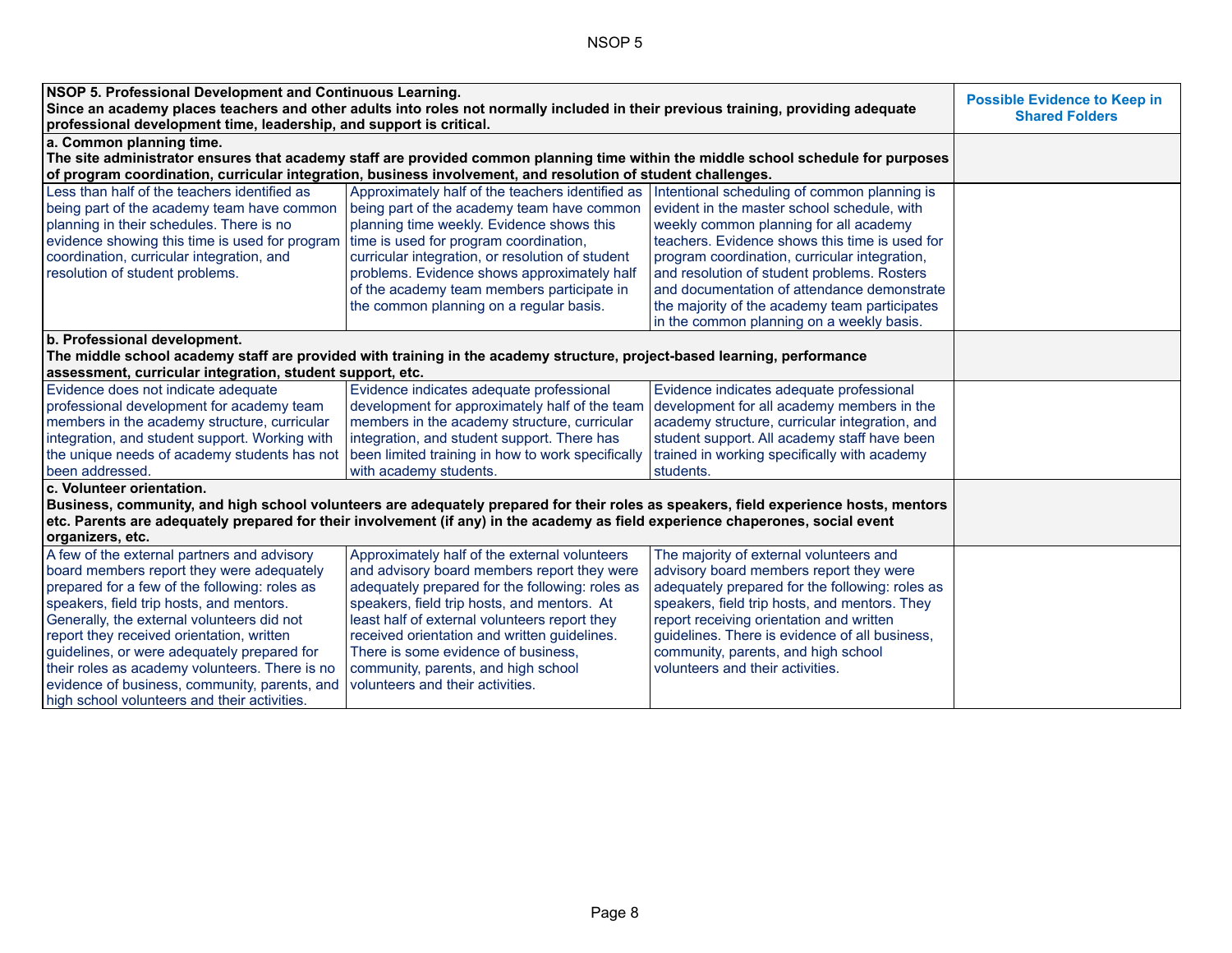| NSOP 6. Governance and Leadership.<br>The academy has a governing structure that incorporates the views of all stakeholders and the leaders of the advisory board. | <b>Possible Evidence to Keep in</b><br><b>Shared Folders</b>                                                                        |                                                                            |  |
|--------------------------------------------------------------------------------------------------------------------------------------------------------------------|-------------------------------------------------------------------------------------------------------------------------------------|----------------------------------------------------------------------------|--|
| a. Network of support.                                                                                                                                             |                                                                                                                                     |                                                                            |  |
| The academy is connected to an advisory board. It has members from the district and school administration, academy staff, business                                 |                                                                                                                                     |                                                                            |  |
|                                                                                                                                                                    | partners, and postsecondary education. It may also include students and parents. The board incorporates viewpoints from all         |                                                                            |  |
| members.                                                                                                                                                           |                                                                                                                                     |                                                                            |  |
| The advisory board is non-existent. There may                                                                                                                      | There is an advisory board for the academy                                                                                          | There is an advisory board for the academy                                 |  |
| be an informal group that meets sporadically.                                                                                                                      | and includes members who are                                                                                                        | and includes members who are                                               |  |
|                                                                                                                                                                    | representatives from the high schools, district                                                                                     | representatives from the high schools, district                            |  |
|                                                                                                                                                                    | office, business partners, community, and                                                                                           | office, business partners, community, and                                  |  |
|                                                                                                                                                                    | parents. Evidence indicates the board may                                                                                           | parents. Evidence indicates the board                                      |  |
|                                                                                                                                                                    | incorporate viewpoints from some of the                                                                                             | incorporates viewpoints from all members.                                  |  |
|                                                                                                                                                                    | members.                                                                                                                            |                                                                            |  |
| b. Regular meetings.                                                                                                                                               |                                                                                                                                     |                                                                            |  |
|                                                                                                                                                                    | Meetings of the advisory board are held at least quarterly, with defined agendas, outcomes, and meeting minutes. The advisory board |                                                                            |  |
|                                                                                                                                                                    | helps to set policies for the academy. It also serves as a center of resource development.                                          |                                                                            |  |
| Minutes and attendance records from advisory   Minutes and attendance records from advisory                                                                        |                                                                                                                                     | Minutes and attendance records from advisory                               |  |
| board meetings are missing or demonstrate the board meetings demonstrate that the board                                                                            |                                                                                                                                     | board meetings demonstrate the board meets                                 |  |
| board meets sporadically. Written agendas and   meets no more than twice a year. Written                                                                           |                                                                                                                                     | at least quarterly, with clearly articulated                               |  |
| outcomes are missing or not sufficiently                                                                                                                           | agendas and outcomes exist, but are not                                                                                             | agendas and outcomes. The board is                                         |  |
| detailed. The role of the board as a facilitator in                                                                                                                | sufficiently detailed. The role of the board as a                                                                                   | chaired/co-chaired by an external partner. The                             |  |
| policy making for the academy is not evident.                                                                                                                      | facilitator in policy making and resource                                                                                           | role of the board in policy making and resource                            |  |
| The resource development role of the board is                                                                                                                      | development for the academy is not clear.                                                                                           | development is evident.                                                    |  |
| also not evident.                                                                                                                                                  |                                                                                                                                     |                                                                            |  |
| c. A healthy partnership.                                                                                                                                          |                                                                                                                                     |                                                                            |  |
|                                                                                                                                                                    | Through the advisory board and other interactions there is evidence of a partnership between the academy/middle school and its host |                                                                            |  |
|                                                                                                                                                                    | community. There needs to be a set of By-Laws or a memorandum of understanding (MOU) that clearly defines all roles.                |                                                                            |  |
| The evidence submitted and conversations                                                                                                                           | Evidence submitted and conversations with                                                                                           | Evidence submitted and conversations with                                  |  |
| with advisory board members and other                                                                                                                              | advisory board members and other external                                                                                           | advisory board members and other external                                  |  |
| external supporting partners do not indicate a                                                                                                                     | partners indicate a developing partnership                                                                                          | supporting partners indicate a healthy                                     |  |
| healthy partnership between the academy and                                                                                                                        | between the academy and the community. By-                                                                                          | partnership between the academy and the                                    |  |
| the community. By-laws and/or MOUs were<br>not provided and/or do not provide sufficient                                                                           | laws and/or MOUs were provided, with vague<br>definitions of roles.                                                                 | community. By-laws and/or MOUs were<br>provided that clearly define roles. |  |
| definitions of roles.                                                                                                                                              |                                                                                                                                     |                                                                            |  |
| d. A student voice.                                                                                                                                                |                                                                                                                                     |                                                                            |  |
|                                                                                                                                                                    | Students have avenues through which they can provide input to the academy policies and practices, thus providing opportunities for  |                                                                            |  |
| student leadership.                                                                                                                                                |                                                                                                                                     |                                                                            |  |
| There is no evidence academy students have a There is limited evidence academy students                                                                            |                                                                                                                                     | There is substantial evidence students voice is                            |  |
| way to provide input to academy-specific                                                                                                                           | have a way to provide input to academy                                                                                              | important, with students providing input to the                            |  |
| policies and practices. Opportunities for                                                                                                                          | policies and practices, which needs to be                                                                                           | academy policies and practices. Students                                   |  |
| student leadership within the academy are                                                                                                                          | developed further. Opportunities for student                                                                                        | participate in opportunities for leadership,                               |  |
| limited.                                                                                                                                                           | leadership within the academy are open to all                                                                                       | through avenues such as focused                                            |  |
|                                                                                                                                                                    | students.                                                                                                                           | conversations, student government, student                                 |  |
|                                                                                                                                                                    |                                                                                                                                     | productions, student ambassadors, classroom                                |  |
|                                                                                                                                                                    |                                                                                                                                     | projects or other leadership roles.                                        |  |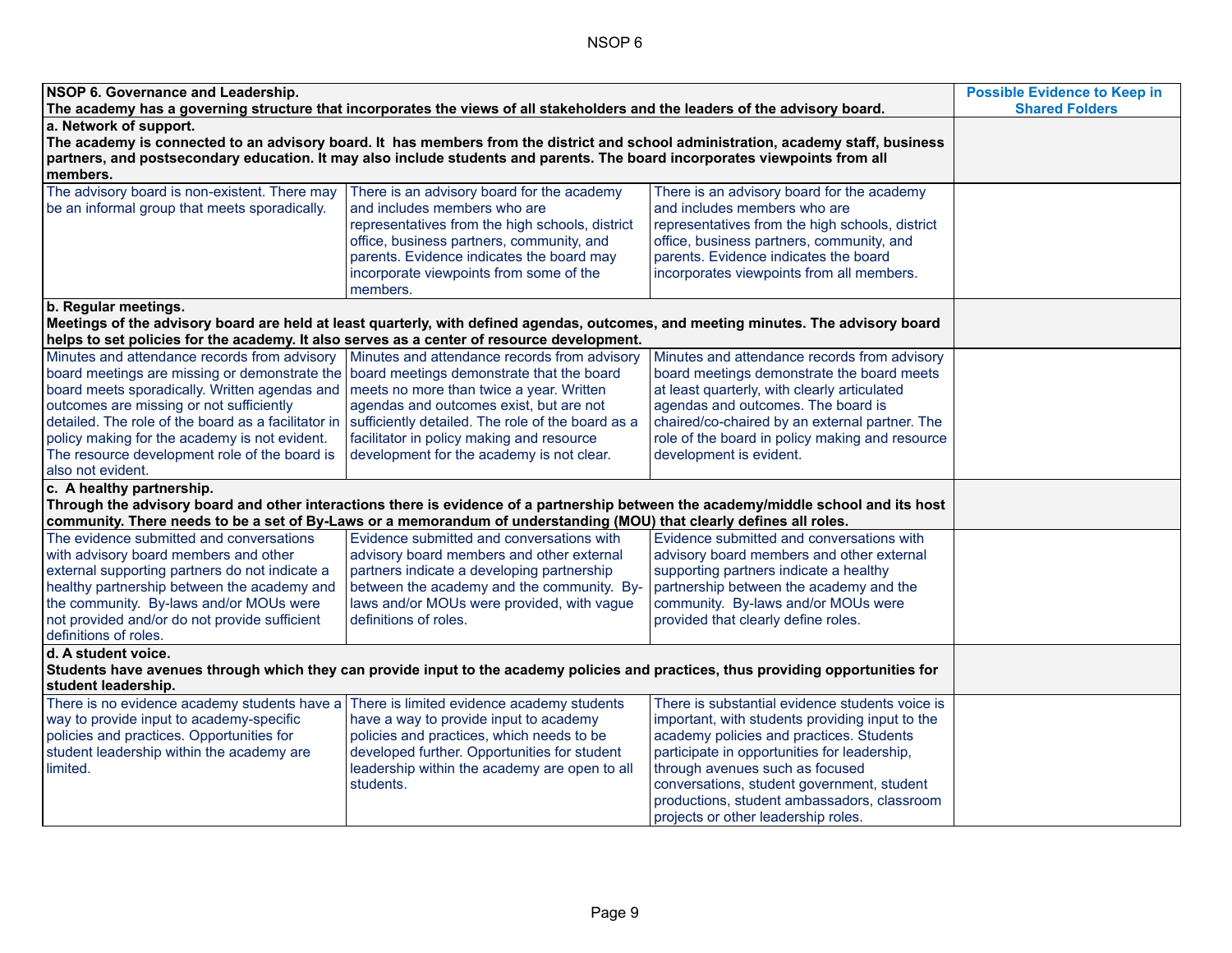| <b>NSOP 7. Teaching and Learning.</b><br>The teaching and learning within an academy meets or exceeds external standards and high school readiness requirements. | <b>Possible Evidence to Keep in</b><br><b>Shared Folders</b>                                                                       |                                                 |  |
|------------------------------------------------------------------------------------------------------------------------------------------------------------------|------------------------------------------------------------------------------------------------------------------------------------|-------------------------------------------------|--|
| a. External standards.                                                                                                                                           |                                                                                                                                    |                                                 |  |
| The academic curriculum is framed around the state and/or national standards.                                                                                    |                                                                                                                                    |                                                 |  |
| The academic curriculum is not framed around                                                                                                                     | There is written evidence the academic                                                                                             | There is written evidence the academic          |  |
| state/national standards for high school,                                                                                                                        | curriculum within the academy is framed                                                                                            | curriculum within the academy is framed         |  |
| postsecondary, and career readiness.                                                                                                                             | around state or national standards. However.                                                                                       | around state/national standards. Evidence of of |  |
|                                                                                                                                                                  | evidence of teaching and learning shows                                                                                            | teaching and learning shows clear alignment     |  |
|                                                                                                                                                                  | limited alignment with those standards.                                                                                            | with those standards.                           |  |
| b. Rigorous learning.                                                                                                                                            |                                                                                                                                    |                                                 |  |
|                                                                                                                                                                  | Coursework reaches high levels of language arts, mathematics, science, and social studies. Upon completion of the 8th grade year,  |                                                 |  |
|                                                                                                                                                                  | students are on track for matriculation into high school and are prepared for entry into freshman and/or career academies.         |                                                 |  |
| Review of academy coursework illustrates a                                                                                                                       | Review of the academy coursework illustrates                                                                                       | Review of the academy coursework illustrates    |  |
| course in language arts, mathematics, science                                                                                                                    | a course in language arts, mathematics,                                                                                            | a course in language arts, mathematics,         |  |
| and social students. There are no opportunities                                                                                                                  | science and social studies. There are                                                                                              | science and social studies. All students        |  |
| for high school readiness and career                                                                                                                             | opportunities for high school readiness and                                                                                        | participate in opportunities for high school    |  |
| exploration. Less than 40% of the students are                                                                                                                   | career exploration. More than 70% of the                                                                                           | readiness and career exploration. More than     |  |
| on track for promotion to the next grade level                                                                                                                   | students are on track for promotion to the next                                                                                    | 90% of the students are on track for promotion  |  |
| and/or entry into high school.                                                                                                                                   | grade level and/or entry into high school.                                                                                         | to the next grade level and/or entry into high  |  |
|                                                                                                                                                                  |                                                                                                                                    | school.                                         |  |
| c. Sequenced, integrated, and relevant curriculum.                                                                                                               |                                                                                                                                    |                                                 |  |
|                                                                                                                                                                  | Curriculum is integrated among the academic classes. Learning illustrates applications of academic subjects outside the classroom, |                                                 |  |
|                                                                                                                                                                  | incorporates current technology and 21st Century Skills, and includes authentic project-based learning.                            |                                                 |  |
| Integration, sequencing, and/or relevance of                                                                                                                     | Integration, sequencing, and/or relevance of                                                                                       | Integration, sequencing, and/or relevance of    |  |
| the curriculum are obvious intentional goals of                                                                                                                  | the curriculum are obvious. Project-based                                                                                          | the curriculum are obvious intentional goals of |  |
| the curriculum and instruction. However                                                                                                                          | learning and the use of technology are                                                                                             | the curriculum and instruction. Project-based   |  |
| project-based learning is not embedded into                                                                                                                      | embedded into learning only once during the                                                                                        | learning and the use of technology are          |  |
| learning on a regular basis. The use of                                                                                                                          | year. Relevant 21st Century Skills such as                                                                                         | embedded into learning on a regular basis.      |  |
| technology is not incorporated on a regular                                                                                                                      | team work, problem solving and critical thinking                                                                                   | Relevant 21st Century Skills such as team       |  |
| basis. Relevant 21st Century Skills such as                                                                                                                      | are not intentionally incorporated into the                                                                                        | work, problem solving and critical thinking are |  |
| team work, problem solving and critical thinking                                                                                                                 | classroom work.                                                                                                                    | intentionally incorporated into work.           |  |
| are not intentionally incorporated into                                                                                                                          |                                                                                                                                    |                                                 |  |
| classroom work.                                                                                                                                                  |                                                                                                                                    |                                                 |  |
| d. Advanced academic credit and career exploration options.                                                                                                      |                                                                                                                                    |                                                 |  |
| Options for high school credit are available for middle school academy students. Students are engaged in one or more self-awareness                              |                                                                                                                                    |                                                 |  |
| and career exploration experiences integrated in the middle school academy.                                                                                      |                                                                                                                                    |                                                 |  |
| Students have no opportunity in middle school Students in the middle school academy have                                                                         |                                                                                                                                    | At least 50% of students in the middle school   |  |
| to earn high school credit and/nor participate in                                                                                                                | opportunities to earn high school credit and                                                                                       | academy have earned high school credit and      |  |
| self-awareness and career exploration                                                                                                                            | participate in self-awareness and career                                                                                           | 100% participate in self-awareness and career   |  |
| experiences.                                                                                                                                                     | exploration experiences.                                                                                                           |                                                 |  |
| e. Stakeholder involvement.                                                                                                                                      | exploration experiences.                                                                                                           |                                                 |  |
|                                                                                                                                                                  | Stakeholders involved in the career academy have developed and/or reviewed the mission and goals. Additionally, there are clear    |                                                 |  |
| benchmarks for assessing how the academy goals are met.                                                                                                          |                                                                                                                                    |                                                 |  |
|                                                                                                                                                                  |                                                                                                                                    |                                                 |  |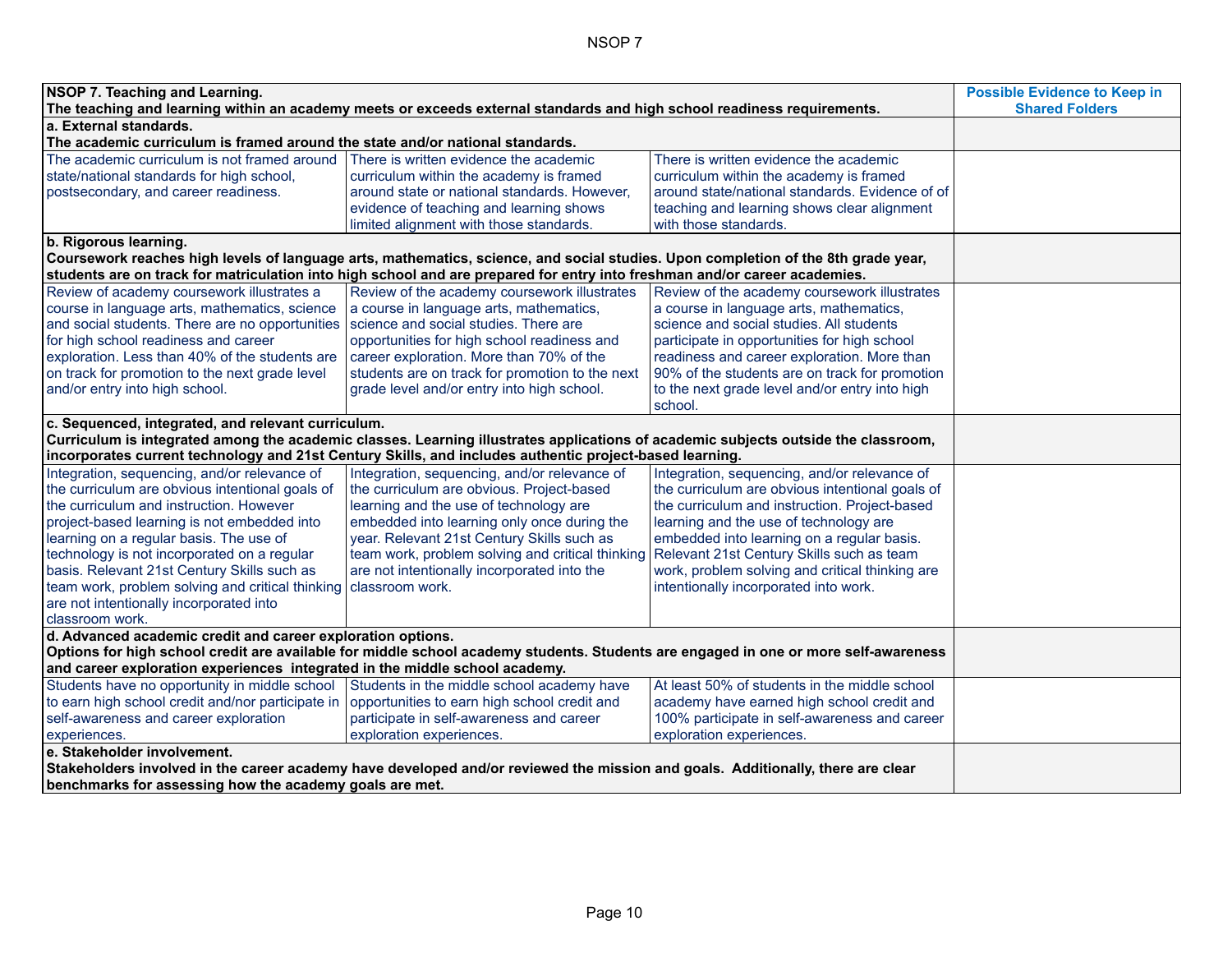| There is no evidence of high school planning or There is some evidence of high school                       |                                                | There is evidence of high school planning and |  |
|-------------------------------------------------------------------------------------------------------------|------------------------------------------------|-----------------------------------------------|--|
| $\vert$ career exploration. There is no opportunity for $\vert$ planning and career exploration but not all |                                                | career exploration for all students. There is |  |
| academy students to develop a portfolio                                                                     | students have participated. There is           | opportunity for student portfolio development |  |
| representing the academy focus or theme.                                                                    | opportunity for student portfolio development, | and is sustained throughout the academy       |  |
|                                                                                                             | but it is not sustained throughout the academy | experience. All academy students develop a    |  |
|                                                                                                             | experience. Less than half of the academy      | portfolio.                                    |  |
|                                                                                                             | students will develop a portfolio.             |                                               |  |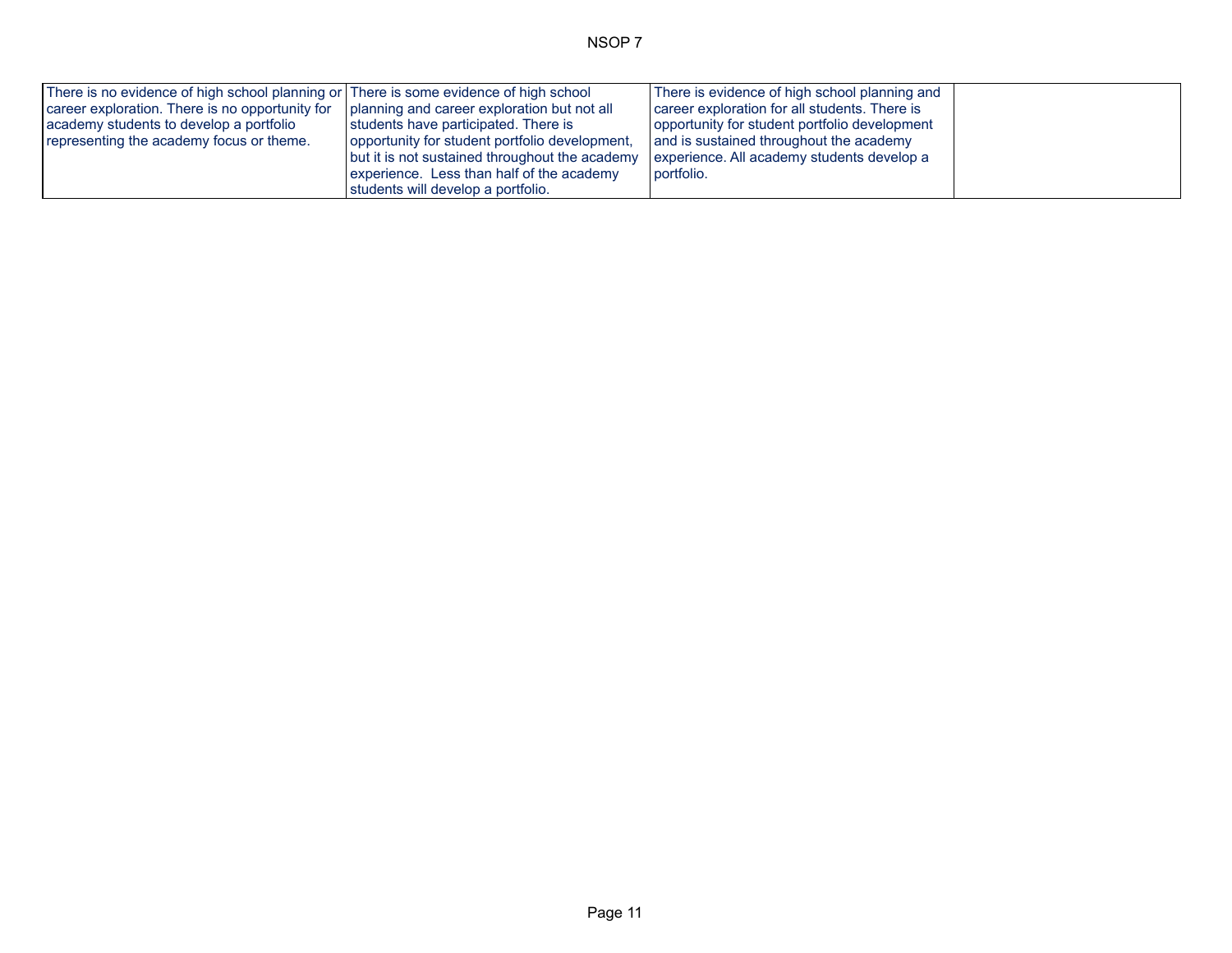| NSOP 8. High School, Business, and Community Involvement.                                                               | <b>Possible Evidence to Keep in</b>                                                                                              |                                                  |  |
|-------------------------------------------------------------------------------------------------------------------------|----------------------------------------------------------------------------------------------------------------------------------|--------------------------------------------------|--|
| A career academy links middle school to its host community and involves members of the high school, business, and civic | <b>Shared Folders</b>                                                                                                            |                                                  |  |
| communities in certain aspects of its operation.                                                                        |                                                                                                                                  |                                                  |  |
| a. High School and Industry/Economic Needs.                                                                             | The career academy explores career areas that relate to the future high school, and industry/economic needs of the community and |                                                  |  |
| state.                                                                                                                  |                                                                                                                                  |                                                  |  |
| There is no clear evidence of a link between                                                                            | There is limited evidence of a link between the                                                                                  | There is clear evidence of a link between the    |  |
| the academy focus, high school academies,                                                                               | academy focus, high school academies, and                                                                                        | academy focus, high school academies, and        |  |
| and relevant community industries/economic                                                                              | relevant community industries/economic                                                                                           | community industries/economic needs.             |  |
| needs.                                                                                                                  | needs.                                                                                                                           |                                                  |  |
| b. Community involvement.                                                                                               |                                                                                                                                  |                                                  |  |
|                                                                                                                         | Representatives of high school, business, and civic communities help to guide the academy's curriculum, and provide experiential |                                                  |  |
|                                                                                                                         | components such as guest speakers, real-world projects, field experience sites, shadowing opportunities, mentors, community      |                                                  |  |
| service opportunities, and high school and postsecondary exploration.                                                   |                                                                                                                                  |                                                  |  |
| Each of the following resources or activities is                                                                        | Each of the following resources or activities is                                                                                 | Each of the following resources or activities is |  |
| provided to academy students, but each                                                                                  | provided to academy students, and each                                                                                           | provided to academy students, and each           |  |
| student only experiences one of these:                                                                                  | student experiences at least two of these:                                                                                       | student experiences at least four of these:      |  |
|                                                                                                                         |                                                                                                                                  |                                                  |  |
| • career interest inventories                                                                                           | •career interest inventories                                                                                                     | •career interest inventories                     |  |
| •classroom or academy speakers                                                                                          | •classroom or academy speakers                                                                                                   | •classroom or academy speakers                   |  |
| •field trips/extended learning                                                                                          | •field trips/extended learning                                                                                                   | •field trips/extended learning                   |  |
| •job-shadowing opportunities                                                                                            | •job-shadowing opportunities                                                                                                     | •job-shadowing opportunities                     |  |
| •mentors                                                                                                                | •mentors                                                                                                                         | •mentors                                         |  |
| •community service opportunities                                                                                        | *community service opportunities                                                                                                 | •community service opportunities                 |  |
| •high school exploration                                                                                                | •high school exploration                                                                                                         | •high school exploration                         |  |
| •postsecondary exploration                                                                                              | *postsecondary exploration                                                                                                       | •postsecondary exploration                       |  |
| •special events                                                                                                         | *special events                                                                                                                  | •special events                                  |  |
| c. Citizenship.                                                                                                         |                                                                                                                                  |                                                  |  |
| The academy fosters a culture of respect for all others and encourages student contributions as global citizens.        |                                                                                                                                  |                                                  |  |
| None of the student work, samples of project-                                                                           | It is not clear how the academy intentionally                                                                                    | Samples of curriculum components, project-       |  |
| based learning, or curriculum components                                                                                | fosters respect for others or encourages global                                                                                  | based learning, or student work clearly          |  |
| incorporates an intentional focus on global                                                                             | citizenship, with an emphasis on identity,                                                                                       | demonstrate that academy students are            |  |
| citizenship, with emphasis on identity, loyalty                                                                         | loyalty and responsibility, and rights, on a                                                                                     | exposed to the idea of and encouraged to         |  |
| and responsibility, and rights. There is no                                                                             | systematic and/or intentional basis. There is                                                                                    | contribute to global citizenship. There is an    |  |
| evidence of an academy culture based on                                                                                 | limited evidence of how the academy fosters a                                                                                    | obvious focus on creating an academy culture     |  |
| respect for others.                                                                                                     | culture of respect for others.                                                                                                   | of respect for others and pride in diversity.    |  |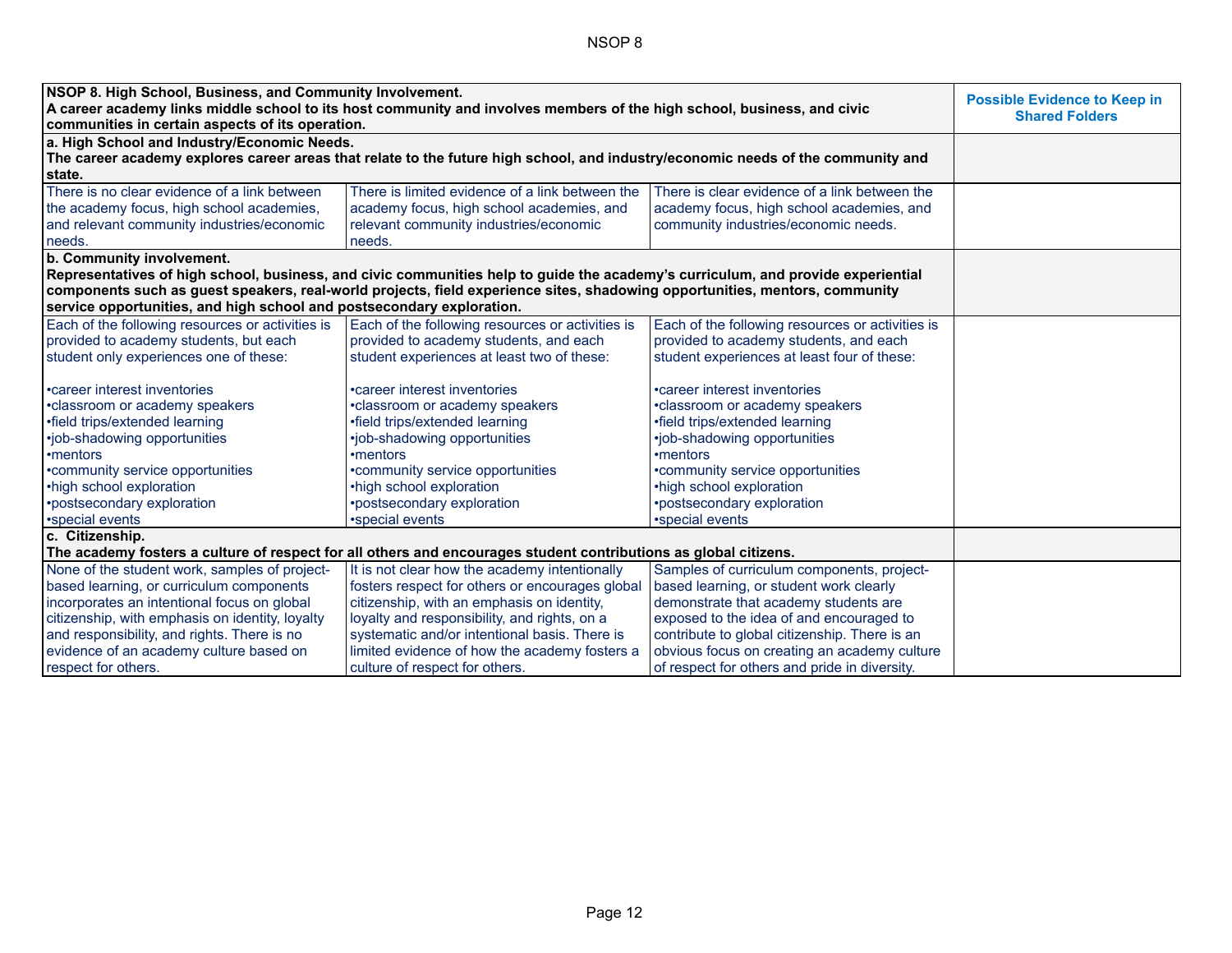| NSOP 9. Student Assessment.                                                                            |                                                                                                                                           |                                                                                                                                   | <b>Possible Evidence to Keep in</b> |
|--------------------------------------------------------------------------------------------------------|-------------------------------------------------------------------------------------------------------------------------------------------|-----------------------------------------------------------------------------------------------------------------------------------|-------------------------------------|
|                                                                                                        | Improvements in student performance are central to an academy's mission. It is important to gather data that reflect whether students     |                                                                                                                                   | <b>Shared Folders</b>               |
| are showing improvement and to report these accurately and fairly to maintain the academy's integrity. |                                                                                                                                           |                                                                                                                                   |                                     |
| a. Student demographic data are collected.                                                             |                                                                                                                                           |                                                                                                                                   |                                     |
|                                                                                                        | These data include those necessary to describe the student body within the academy (e.g., grade level, gender, race/ethnicity) and its    |                                                                                                                                   |                                     |
|                                                                                                        | relationship to the middle school in general, as well as student performance on a variety of outcome measures.                            |                                                                                                                                   |                                     |
| Data submissions for the academy and school- Data submissions for the academy and school-              |                                                                                                                                           | Data submissions for the academy and school-                                                                                      |                                     |
| level populations are incomplete for most of the level populations are sufficient for most of the      |                                                                                                                                           | level populations are complete for all of the                                                                                     |                                     |
| following demographic variables: enrollment,                                                           | following demographic variables: enrollment,                                                                                              | following demographic variables: total                                                                                            |                                     |
| grade level distribution, gender, race/ethnicity,                                                      | grade level distribution, gender, race/ethnicity,                                                                                         | enrollment, grade level distribution, gender,                                                                                     |                                     |
| free and reduced lunch, special populations                                                            | free and reduced lunch, special populations                                                                                               | race/ethnicity, free and reduced lunch, special                                                                                   |                                     |
| and sub-groups.                                                                                        | and sub-groups.                                                                                                                           | populations and sub-groups.                                                                                                       |                                     |
| b. Multiple academic measures.                                                                         |                                                                                                                                           |                                                                                                                                   |                                     |
|                                                                                                        | Measures include a variety of accepted indicators of performance (e.g., matriculation, attendance, retention, state test scores), as well |                                                                                                                                   |                                     |
|                                                                                                        | as rubric-based assessments on performance tasks. Multiple measures need to be aligned to the state/national standards, and               |                                                                                                                                   |                                     |
| longitudinal data are collected.                                                                       |                                                                                                                                           |                                                                                                                                   |                                     |
| Data submissions for the academy and school-                                                           | Data submissions for the academy and school-                                                                                              | Data submissions for the academy and school-                                                                                      |                                     |
| level populations are incomplete for the                                                               | level populations are sufficient for the following                                                                                        | level populations are complete for all of the                                                                                     |                                     |
| following outcome measures of indicators of                                                            | outcome measures of indicators of                                                                                                         | following outcome measures of indicators of                                                                                       |                                     |
| performance: attendance, retention, state test                                                         | performance: attendance, retention, state test                                                                                            | performance: attendance, retention, state test                                                                                    |                                     |
| scores, more rigorous coursework. The                                                                  | scores, more rigorous coursework. The                                                                                                     | scores, more rigorous coursework. The                                                                                             |                                     |
| alignment of student outcome measures with                                                             | alignment of student outcome measures with                                                                                                | alignment of student outcome measures with                                                                                        |                                     |
| state or national standards is not evident.                                                            | state or national standards is somewhat                                                                                                   | state or national standards is evident.                                                                                           |                                     |
|                                                                                                        | evident.                                                                                                                                  |                                                                                                                                   |                                     |
| c. Evidence of impact.                                                                                 |                                                                                                                                           |                                                                                                                                   |                                     |
|                                                                                                        | These measures indicate the impact of academy participation on student performance. Academy teams use student assessment to               |                                                                                                                                   |                                     |
|                                                                                                        | evaluate the quality of the education provided in the career academy and to make improvements to the curriculum, instruction, and         |                                                                                                                                   |                                     |
|                                                                                                        |                                                                                                                                           | program structure. Middle school academies should have well-defined student supports and interventions. Academy longitudinal data |                                     |
|                                                                                                        | demonstrate the impact of academy participation in improved student outcomes in student matriculation, increased academic                 |                                                                                                                                   |                                     |
|                                                                                                        | success, career exploration experiences, fewer discipline incidents, and reduced retention rates.                                         |                                                                                                                                   |                                     |
| The evidence does not allow the reviewer to                                                            | The evidence demonstrates some academy                                                                                                    | The evidence demonstrates the academy                                                                                             |                                     |
| make a clear determination of teacher use of                                                           | teachers use of academy data for impact on                                                                                                | teacher team's use of academy data for impact                                                                                     |                                     |
| academy data for impact on student                                                                     | student performance. Improved student                                                                                                     | on student performance. Improved student                                                                                          |                                     |
| performance. Improved student outcomes are                                                             | outcomes are demonstrated by some                                                                                                         | outcomes are demonstrated by a majority of                                                                                        |                                     |
| not demonstrated by longitudinal or                                                                    | longitudinal or comparative (non-academy)                                                                                                 | longitudinal or comparative (non-academy)                                                                                         |                                     |
| comparative (non-academy) data including                                                               | data including matriculation, increased                                                                                                   | data including matriculation, increased                                                                                           |                                     |
| matriculation, increased academic success,                                                             | academic success, career exploration                                                                                                      | academic success, career exploration                                                                                              |                                     |
| career exploration experiences, fewer                                                                  | experiences, fewer discipline incidents, and                                                                                              | experiences, fewer discipline incidents, and                                                                                      |                                     |
| discipline incidents, and reduced retention                                                            | reduced retention rates.                                                                                                                  | reduced retention rates.                                                                                                          |                                     |
| rates.                                                                                                 |                                                                                                                                           |                                                                                                                                   |                                     |